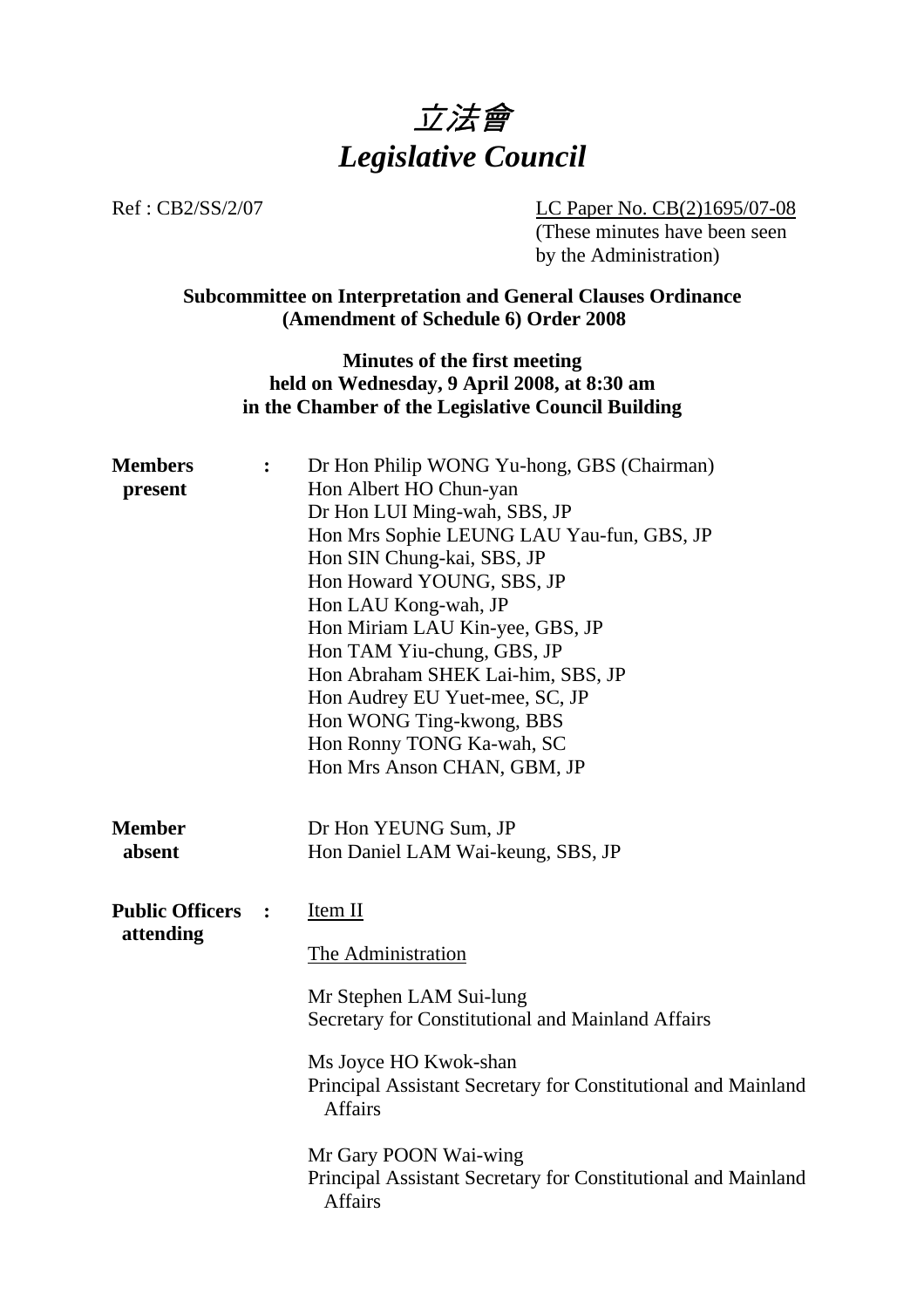|                               | Ms Karmen KWOK Man-yi<br><b>Government Counsel</b> |
|-------------------------------|----------------------------------------------------|
| Clerk in<br>attendance        | Mrs Percy MA<br>Chief Council Secretary (2)3       |
| <b>Staff</b> in<br>attendance | Mr Kelvin LEE<br>Assistant Legal Adviser 1         |
|                               | Mrs Eleanor CHOW<br>Senior Council Secretary (2)4  |

### **I. Election of Chairman**

Action

Dr Philip WONG was elected Chairman of the Subcommittee.

#### **II. Meeting with the Administration**

(CMAB F19/15 - The Legislative Council Brief

LS63/07-08 - The Legal Service Division Report

 LC Paper No. CB(2)1520/07-08(02) - Background Brief prepared by the Legislative Council Secretariat)

2. The Subcommittee deliberated (index of proceedings attached at **Annex**).

3. Mr Albert HO moved a motion urging the Subcommittee to move an amendment to repeal the Order. The Chairman put the motion to vote.

4. Five members voted for the motion and seven members voted against the motion. The Chairman declared that the motion proposed by Mr Albert HO was negatived.

5. Mr Albert HO said that he would give notice to move a motion to repeal the Order.

6. The Chairman informed members that the Chairman of the House Committee would move a motion at the Council meeting later today to extend the scrutiny period of the Order to 30 April 2008. The Chairman advised members that the deadline for giving notice of motion to amend the Order at the Council meeting on 30 April 2008 was 23 April 2008.

(*Post-meeting note* : Members were advised vide LC Paper No. CB(2)1558/07-08 issued on 10 April 2008 that the Subcommittee had completed its work and would report its deliberations to the House Committee on 18 April 2008.)

 $2 -$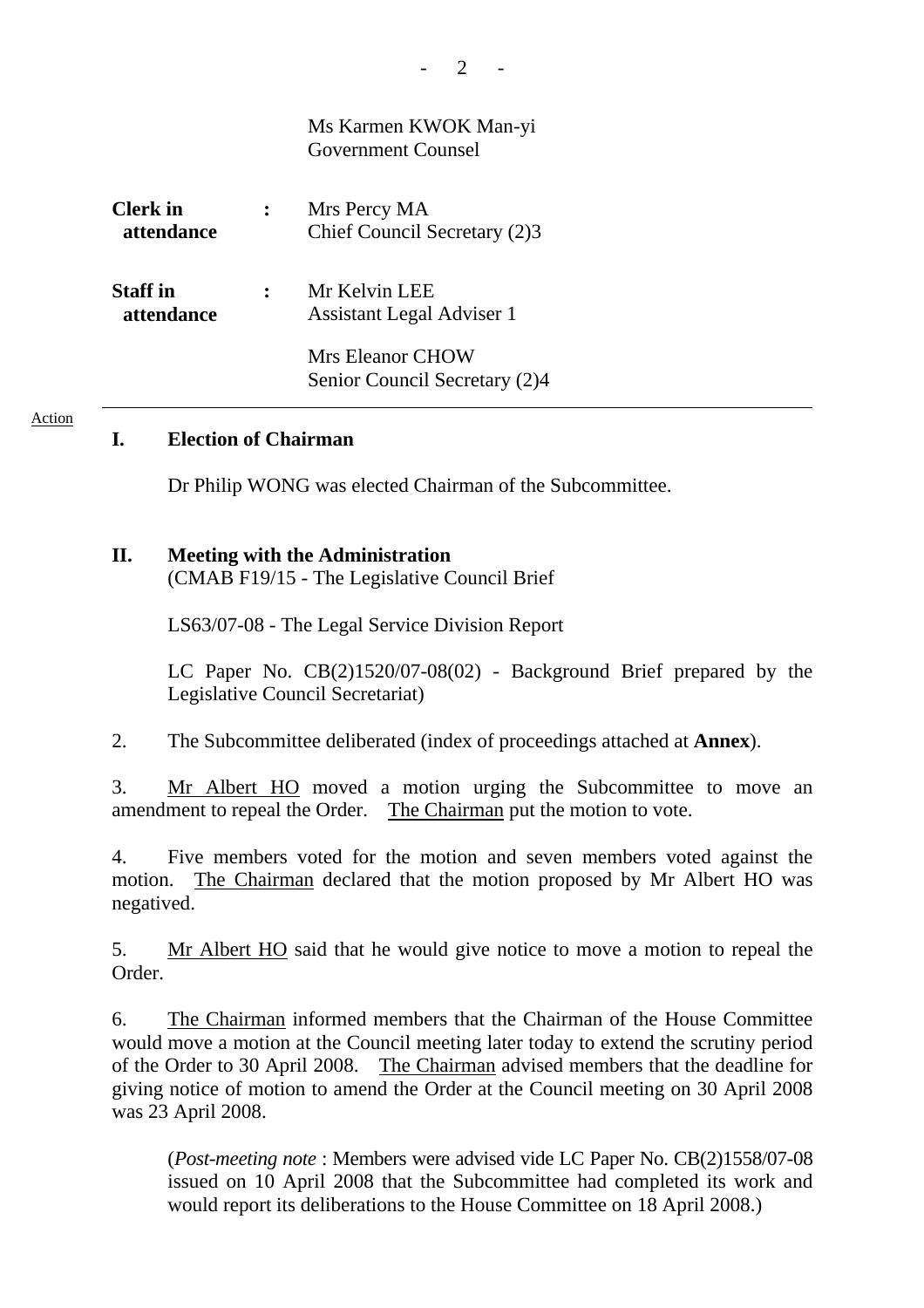#### Action

7. The meeting ended at 9:48 am.

Council Business Division 2 Legislative Council Secretariat 22 April 2008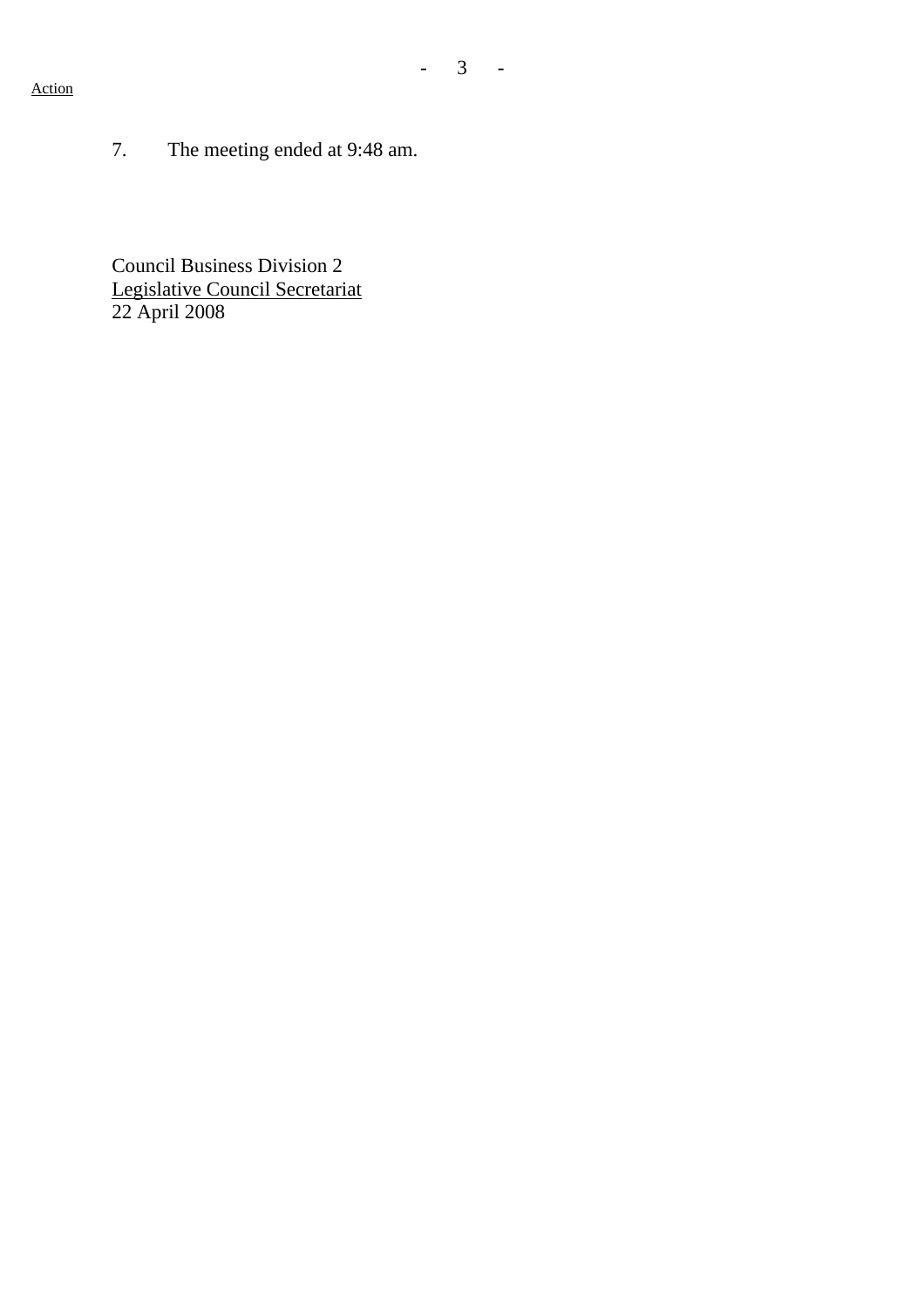## **Proceedings of the first meeting of the Subcommittee on Interpretation and General Clauses Ordinance (Amendment of Schedule 6) Order 2008 on Wednesday, 9 April 2008, at 8:30 am in the Chamber of the Legislative Council Building**

| <b>Time Marker</b> | Speaker(s)                                                                                                         | Subject(s)                                                                                                                                                                                                                                                                                                                                                                                                                                                                                                                                                                                         | <b>Action</b><br>required |
|--------------------|--------------------------------------------------------------------------------------------------------------------|----------------------------------------------------------------------------------------------------------------------------------------------------------------------------------------------------------------------------------------------------------------------------------------------------------------------------------------------------------------------------------------------------------------------------------------------------------------------------------------------------------------------------------------------------------------------------------------------------|---------------------------|
| 000226-000652      | Mr Albert HO<br>Mr Abraham SHEK<br>Mr Howard YOUNG<br>Dr LUI Ming-wah<br><b>Mrs Anson CHAN</b><br>Mr SIN Chung-kai | <b>Election of Chairman</b>                                                                                                                                                                                                                                                                                                                                                                                                                                                                                                                                                                        |                           |
| 000653-001008      | Chairman<br>Administration                                                                                         | Briefing by the Administration on the<br>Order                                                                                                                                                                                                                                                                                                                                                                                                                                                                                                                                                     |                           |
| 001009-002019      | Chairman<br>Mr Albert HO<br>Administration                                                                         | Legislative process on the creation of two<br>additional layers of political appointment<br>positions, i.e. Deputy Directors of Bureau<br>(or their post title being Under Secretary)<br>and Political Assistants to Directors of<br><b>Bureau</b><br>duties and powers of Under<br>The<br>Secretaries during the temporary absence<br>of Directors of Bureau<br>Approving authority of appointment and<br>acting appointment of Under Secretaries<br>Reasons for placing "Under Secretary"<br>before "Permanent Secretary" on the list<br>of public officers specified in Schedule 6<br>to Cap. 1 |                           |
| 002020-002832      | Chairman<br><b>Mrs Anson CHAN</b><br>Administration                                                                | Reasons for not supporting the creation of<br>additional<br>layers<br>political<br>of<br>two<br>appointment positions<br>Delineation of duties and responsibilities<br>between the political tier and the civil<br>service<br>Reasons for the Administration to create<br>two<br>additional<br>layers<br>political<br>ΟÌ<br>appointment positions                                                                                                                                                                                                                                                  |                           |
| 002833-003014      | Chairman<br>Mr SIN Chung-kai<br>Administration                                                                     | Reasons for placing "Under Secretary"<br>before "Permanent Secretary" on the list<br>of public officers specified in Schedule 6<br>to Cap. 1<br>duties and powers<br>of Under<br>The<br>Secretaries in the temporary absence of<br>the Directors of Bureau                                                                                                                                                                                                                                                                                                                                         |                           |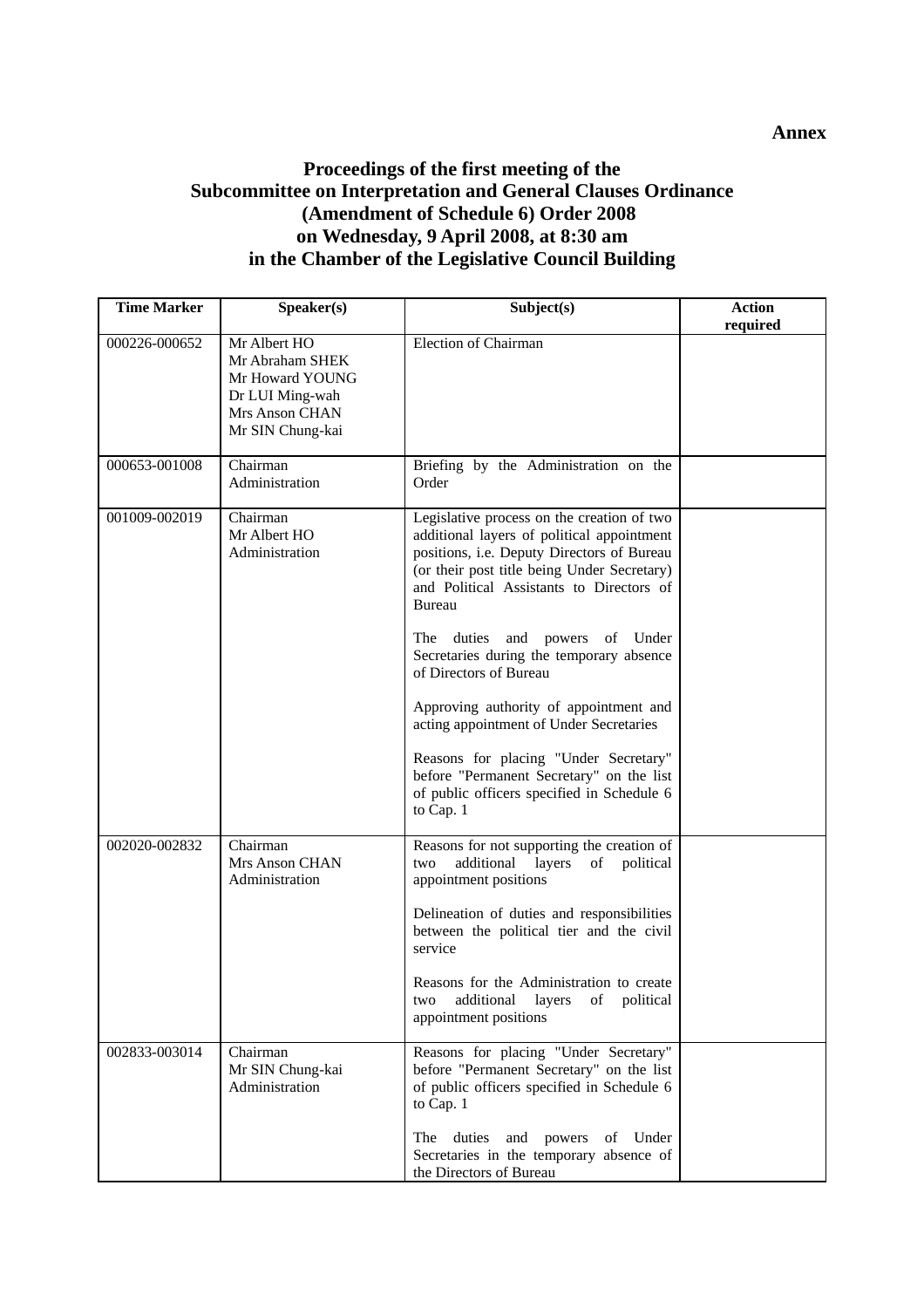$- 2 -$ 

| <b>Time Marker</b> | Speaker(s)                                         | Subject(s)                                                                                                                | <b>Action</b><br>required |
|--------------------|----------------------------------------------------|---------------------------------------------------------------------------------------------------------------------------|---------------------------|
| 003015-003333      | Chairman<br>Mr TAM Yiu-chung                       | Reasons for supporting the creation of two<br>additional layers of political appointment<br>positions                     |                           |
| 003334-004257      | Chairman<br>Ms Audrey EU<br>Administration         | Reasons for the Civic Party not supporting<br>the creation of two additional layers of<br>political appointment positions |                           |
|                    |                                                    | <b>Remuneration for Under Secretaries</b><br>Roles and responsibilities of Under<br><b>Secretaries</b>                    |                           |
| 004258-005155      | Chairman<br>Mr Albert HO                           | Timetable for universal suffrage                                                                                          |                           |
|                    | Administration                                     | Training for political appointees                                                                                         |                           |
|                    |                                                    | Delineation of duties and responsibilities<br>between Under Secretary and Permanent<br>Secretary                          |                           |
|                    |                                                    | Effect of repealing the Order                                                                                             |                           |
| 005156-005528      | Chairman<br>Mr SIN Chung-kai<br>Administration     | Order of public officers specified in<br>Schedule 6 to Cap. 1                                                             |                           |
|                    |                                                    | Attendance of Under Secretary at Council<br>and committee meetings                                                        |                           |
| 005529-005731      | Chairman<br>Mrs Anson CHAN<br>Administration       | Background of Under Secretaries to be<br>appointed and training provided<br>to<br>political appointees                    |                           |
| 005732-005926      | Chairman<br>Mr SIN Chung-kai<br>Administration     | Availability<br>of "revolving"<br>door"<br>arrangement for civil servants                                                 |                           |
| 005927-010342      | Chairman<br>Mr Albert HO<br>Administration         | Appointment<br>criteria<br>and<br>integrity<br>checking for political appointees                                          |                           |
|                    |                                                    | Code for political appointees                                                                                             |                           |
| 010343-010619      | Chairman<br>Mrs Anson CHAN<br>Administration       | door"<br>Availability<br>of<br>"revolving<br>arrangement for civil servants                                               |                           |
| 010620-011026      | Chairman<br>Mr Albert HO<br>Clerk                  | Reasons for the Democratic Party not<br>supporting the Order                                                              |                           |
|                    | Ms Miriam LAU                                      |                                                                                                                           |                           |
| 011027-011502      | Chairman                                           | Break for 5 minutes                                                                                                       |                           |
| 011503-011914      | Chairman<br>Ms Miriam LAU<br>Clerk<br>Mr Albert HO | Motion moved by Mr Albert HO                                                                                              |                           |